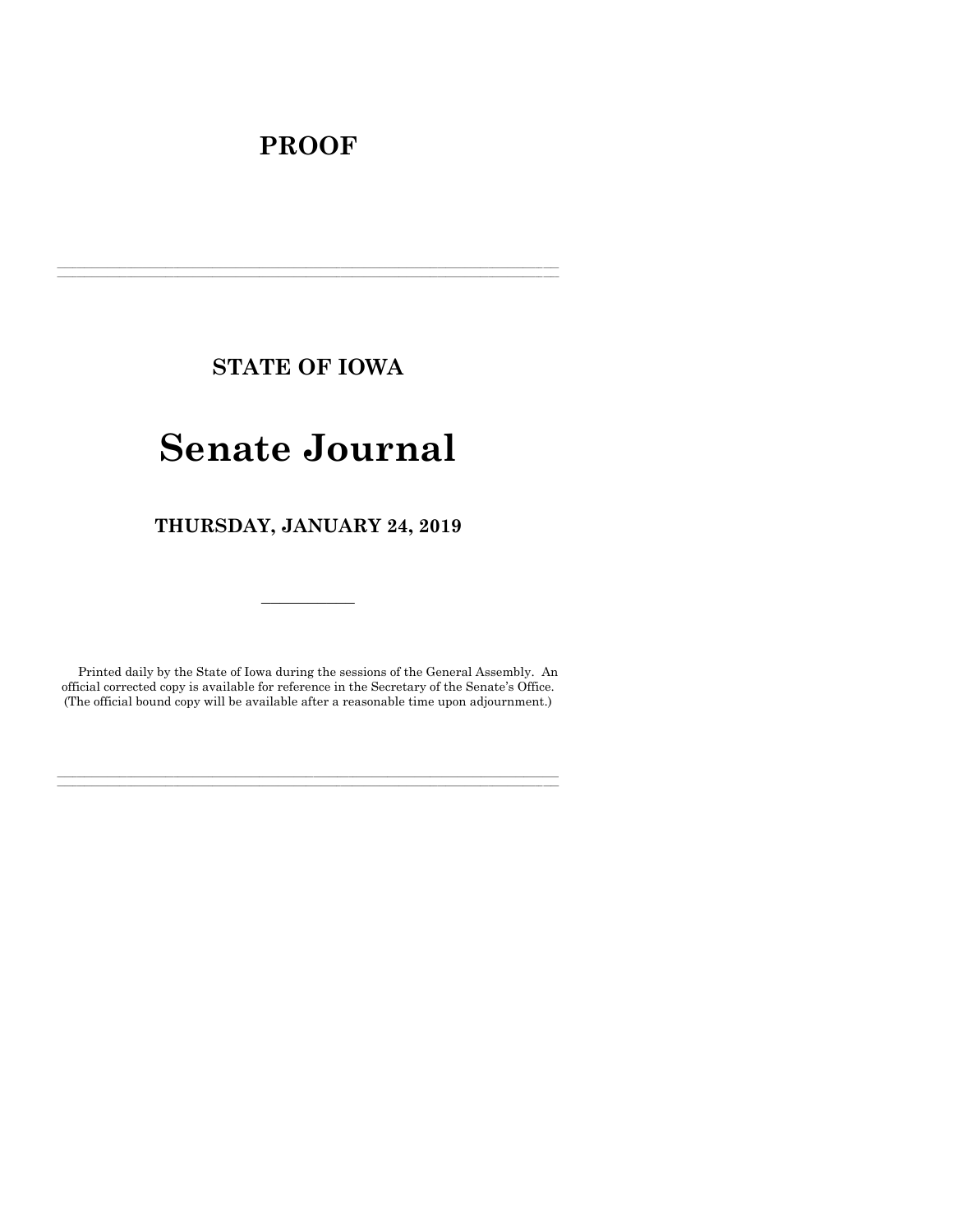## **JOURNAL OF THE SENATE**

 $\frac{1}{2}$ 

ELEVENTH CALENDAR DAY EIGHTH SESSION DAY

Senate Chamber Des Moines, Iowa, Thursday, January 24, 2019

The Senate met in regular session at 9:01 a.m., President Schneider presiding.

Prayer was offered by the Honorable Annette Sweeney, member of the Senate from Hardin County, Alden, Iowa.

## PLEDGE OF ALLEGIANCE

The Pledge of Allegiance was led by Senate Page Ami Penquite.

The Journal of Wednesday, January 23, 2019, was approved.

## ADJOURNMENT

On motion of Senator Whitver, the Senate adjourned at 9:06 a.m. until 1:00 p.m., Monday, January 28, 2019.

## **APPENDIX**

## COMMUNICATIONS RECEIVED

The following communications were received in the office of the Secretary of the Senate and placed on file in the Legislative Services Agency:

#### DEPARTMENT OF CORRECTIONS

Electronic Monitoring System Report, pursuant to 2017 Iowa Acts, [SF 509,](https://www.legis.iowa.gov/legislation/BillBook?ga=88&ba=SF509) Chapter 167, section 9. Report received on January 24, 2019.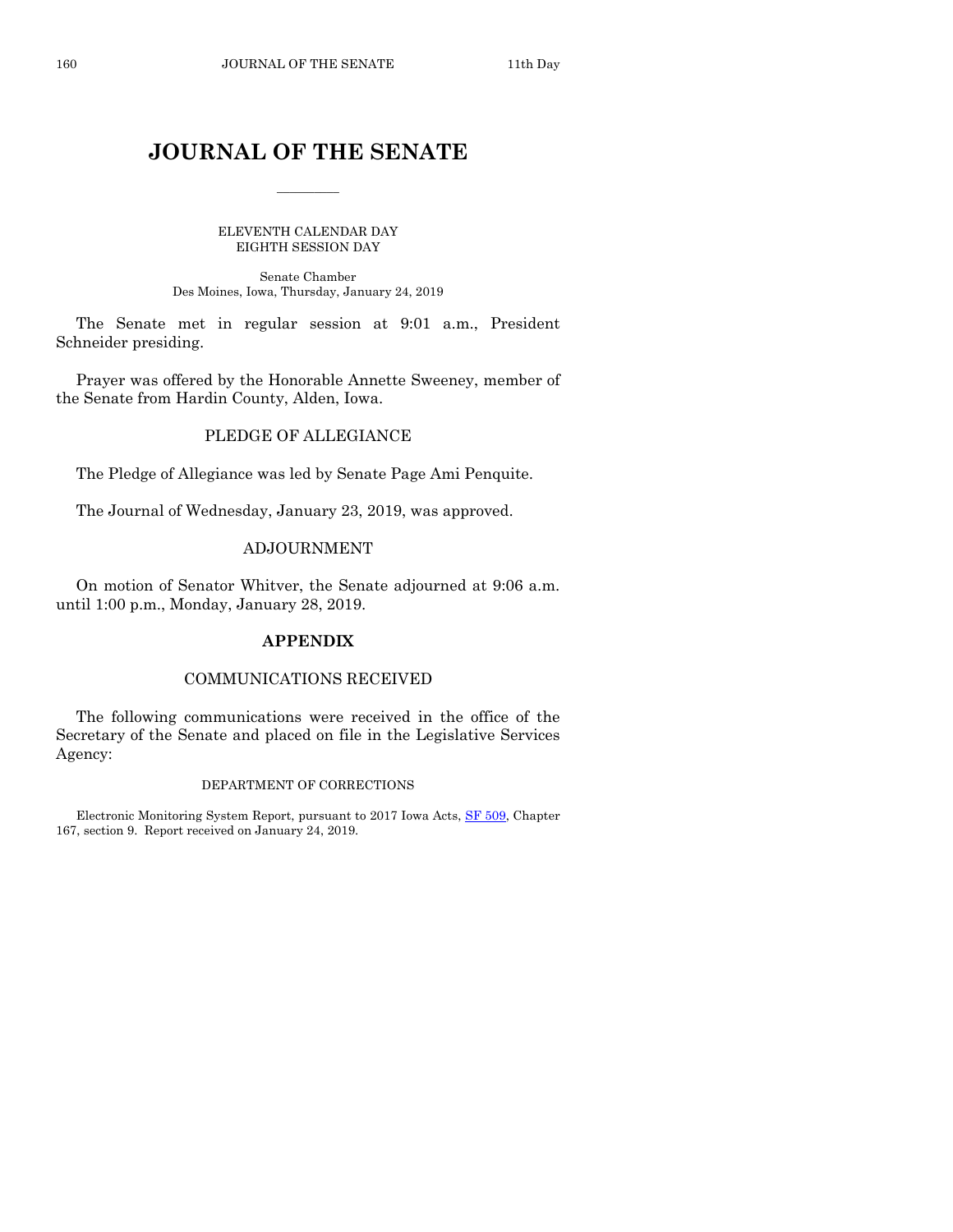#### DEPARTMENT OF EDUCATION

Interstate Compact on Education of Military Children, pursuant to Iowa Code section 256H.1. Report received on January 24, 2019.

#### OFFICE OF THE GOVERNOR

Report on Reprieves, Commutations, Pardons, Remission of Fines, pursuant to Iowa Code section 7A.5. Report received on January 24, 2019.

#### DEPARTMENT OF PUBLIC HEALTH

Plumbing and Mechanical Systems Board Report, pursuant to Iowa Code section 105.9. Report received on January 24, 2019.

## REPORTS OF COMMITTEE MEETINGS

#### **APPROPRIATIONS**

**Convened:** Thursday, January 24, 2019, 1:00 p.m.

**Members Present:** Breitbach, Chair; Kraayenbrink, Vice Chair; Bolkcom, Ranking Member; Celsi, Costello, Dotzler, Garrett, Greene, Guth, Johnson, Koelker, Lofgren, Mathis, Miller-Meeks, Ragan, Rozenboom, Shipley, T. Taylor, and Wahls.

**Members Absent:** Lykam and Schneider (both excused).

**Committee Business:** Senator Breitbach presented the Standing Committee Rules for the 88th general assembly and Senator Rozenboom made a motion to approve, seconded by Senator Guth. The chair asked for discussion. Two amendments to Rule 39 were made by Senator Bolkcom, seconded by Senator Celsi. The first, to add "the time and place of meetings be posted 24 hours in advance," failed to pass on a roll call vote of 7 yea, 12 nay. (Voting yea: Bolkcom, Celsi, Dotzler, Mathis, Ragan, T. Taylor, and Wahls. Voting nay: Breitbach, Kraayenbrink, Costello, Garrett, Greene, Guth, Johnson, Koelker, Lofgren, Miller-Meeks, Rozenboom, and Shipley.) The second amendment that "all committee meetings be open to the public," failed to pass on a roll call vote of 8 yea, 11 nay. (Voting yea: Bolkcom, Celsi, Dotzler, Koelker, Mathis, Ragan, T. Taylor, and Wahls. Voting nay: Breitbach, Kraayenbrink, Costello, Garrett, Greene, Guth, Johnson, Lofgren, Miller-Meeks, Rozenboom, and Shipley.) The Standing Committee Rules were approved, as moved, on a roll call vote of 11 yea, 8 nay. (Voting yea: Breitbach, Kraayenbrink, Costello, Garrett, Greene, Guth, Johnson, Lofgren, Miller-Meeks, Rozenboom, and Shipley. Voting nay: Bolkcom, Celsi, Dotzler, Koelker, Mathis, Ragan, T. Taylor, and Wahls.)

**Adjourned:** 1:25 p.m.

#### **JUDICIARY**

**Convened:** Wednesday, January 23, 2019, 3:00 p.m.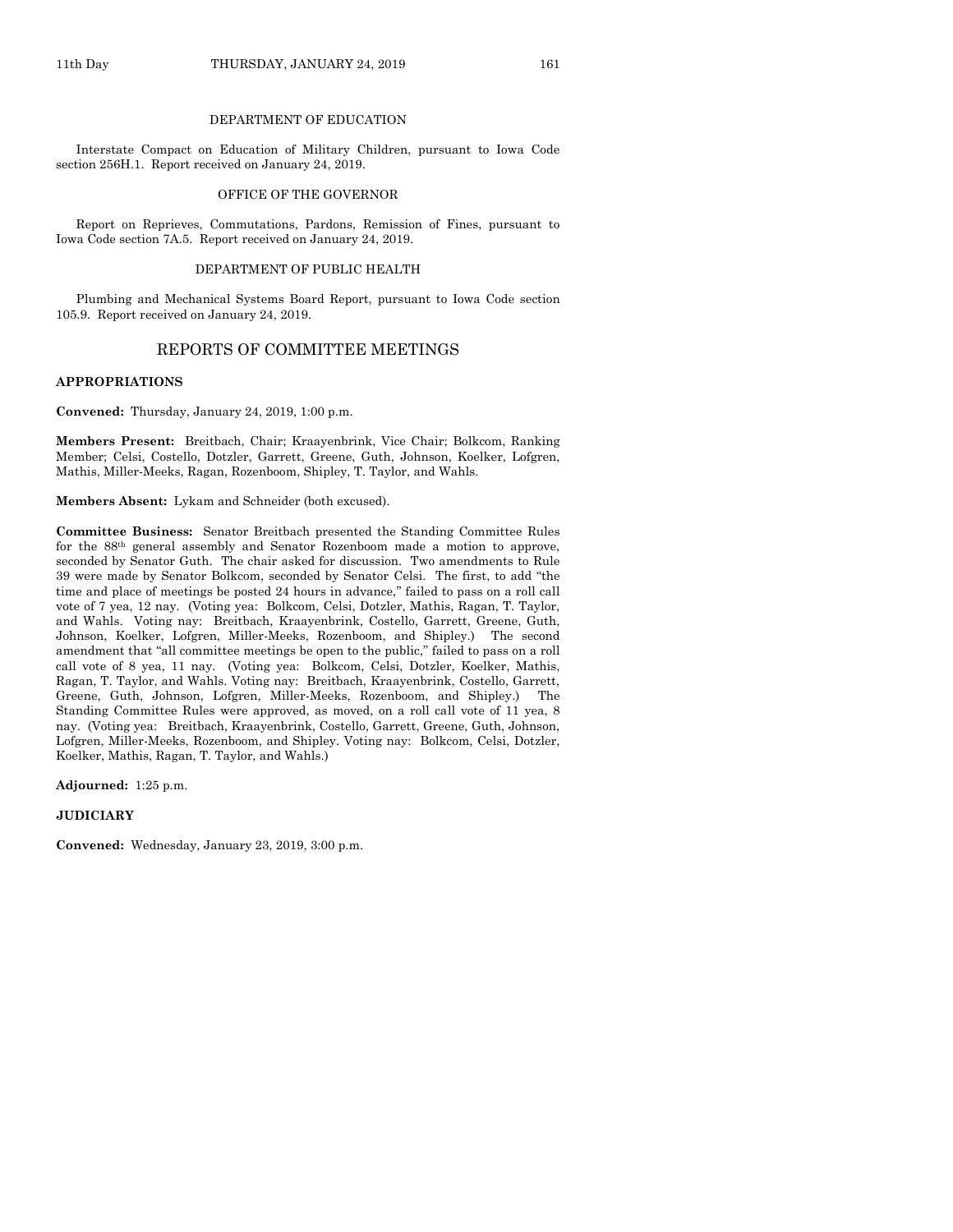**Members Present:** Dawson, Vice Chair; Kinney, Ranking Member; Bisignano, Chapman, Garrett, Hogg, Nunn, Petersen, Schultz, Shipley, Sinclair, Sweeney, R. Taylor, and Whiting.

**Members Absent:** Zaun, Chair (excused).

**Committee Business:** SSB's 7, 1002, 1003, 1011, and 1017.

**Adjourned:** 3:50 p.m.

**APPROPRIATIONS SUBCOMMITTEE ON AGRICULTURE AND NATURAL RESOURCES**

**Convened:** Thursday, January 24, 2019, 10:05 a.m.

**Members Present:** Shipley, Chair; Rozenboom, Vice Chair; Mathis, Ranking Member; Kinney, and Sweeney.

**Members Absent:** None.

**Committee Business:** Deb Kozel presented the Governor's Budget Recommendations.

**Adjourned:** 10:25 a.m.

## INTRODUCTION OF RESOLUTIONS

**[Senate Joint](https://www.legis.iowa.gov/legislation/BillBook?ga=88&ba=SJR8) Resolution 8**, by Whiting, a joint resolution proposing an amendment to the Constitution of the State of Iowa relating to the rights of a crime victim.

Read first time under Rule 28 and referred to committee on **Judiciary**.

**[Senate Joint Resolution 9](https://www.legis.iowa.gov/legislation/BillBook?ga=88&ba=SJR9)**, by Chapman, Feenstra, Sinclair, Segebart, Costello, Behn, Breitbach, Greene, Johnson, Brown, Guth, Lofgren, Kapucian, R. Smith, Edler, Kraayenbrink, Cournoyer, Carlin, Sweeney, Shipley, Koelker, Whiting, Nunn, Miller-Meeks, Garrett, Schultz, Rozenboom, Dawson, and Zaun, a joint resolution proposing an amendment to the Constitution of the State of Iowa that the Constitution of the State of Iowa does not secure or protect a right to or require the funding of abortion.

Read first time under Rule 28 and referred to committee on **State Government**.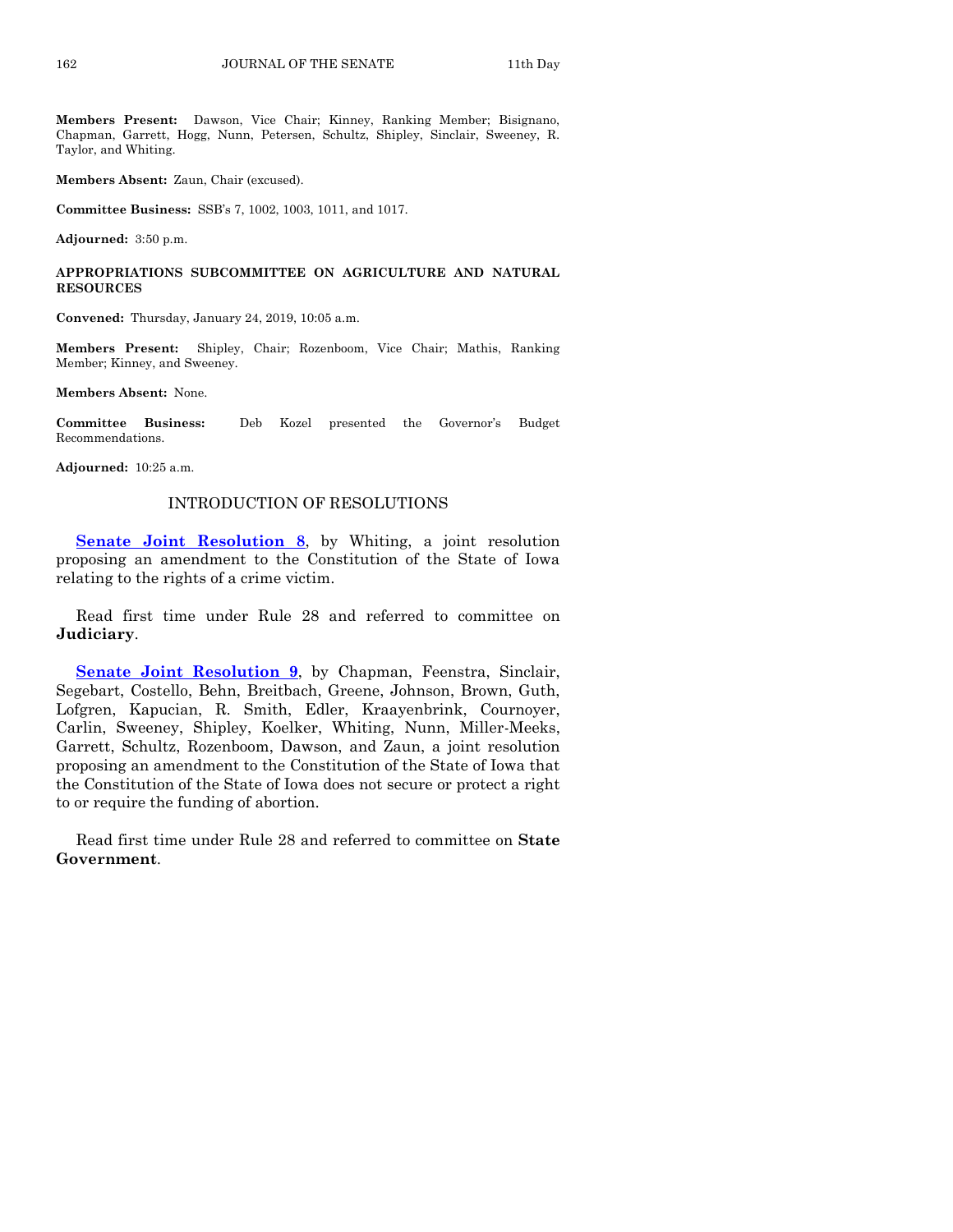## INTRODUCTION OF BILLS

**[Senate File 96](https://www.legis.iowa.gov/legislation/BillBook?ga=88&ba=SF96)**, by Petersen, a bill for an act relating to harassment policies for bidders on state contracts.

Read first time under Rule 28 and referred to committee on **State Government**.

**[Senate File 97](https://www.legis.iowa.gov/legislation/BillBook?ga=88&ba=SF97)**, by Mathis, a bill for an act requiring that human growth and development instruction by school boards include ageappropriate information regarding dating violence and prevention.

Read first time under Rule 28 and referred to committee on **Education**.

**[Senate File 98](https://www.legis.iowa.gov/legislation/BillBook?ga=88&ba=SF98)**, by Mathis, a bill for an act requesting the establishment of a pay for success bond interim study committee.

Read first time under Rule 28 and referred to committee on **Commerce**.

**[Senate File 99](https://www.legis.iowa.gov/legislation/BillBook?ga=88&ba=SF99)**, by Carlin, a bill for an act relating to work search requirements for unemployment insurance benefits, making penalties applicable, and including applicability provisions.

Read first time under Rule 28 and referred to committee on **Labor and Business Relations**.

**[Senate File 100](https://www.legis.iowa.gov/legislation/BillBook?ga=88&ba=SF100)**, by Carlin, a bill for an act establishing a homestead adjustment property tax credit for certain property of persons who have attained the age of sixty-five or who are totally disabled, applying income limitations, providing a penalty, making appropriations, and including retroactive and other applicability provisions.

Read first time under Rule 28 and referred to committee on **Ways and Means**.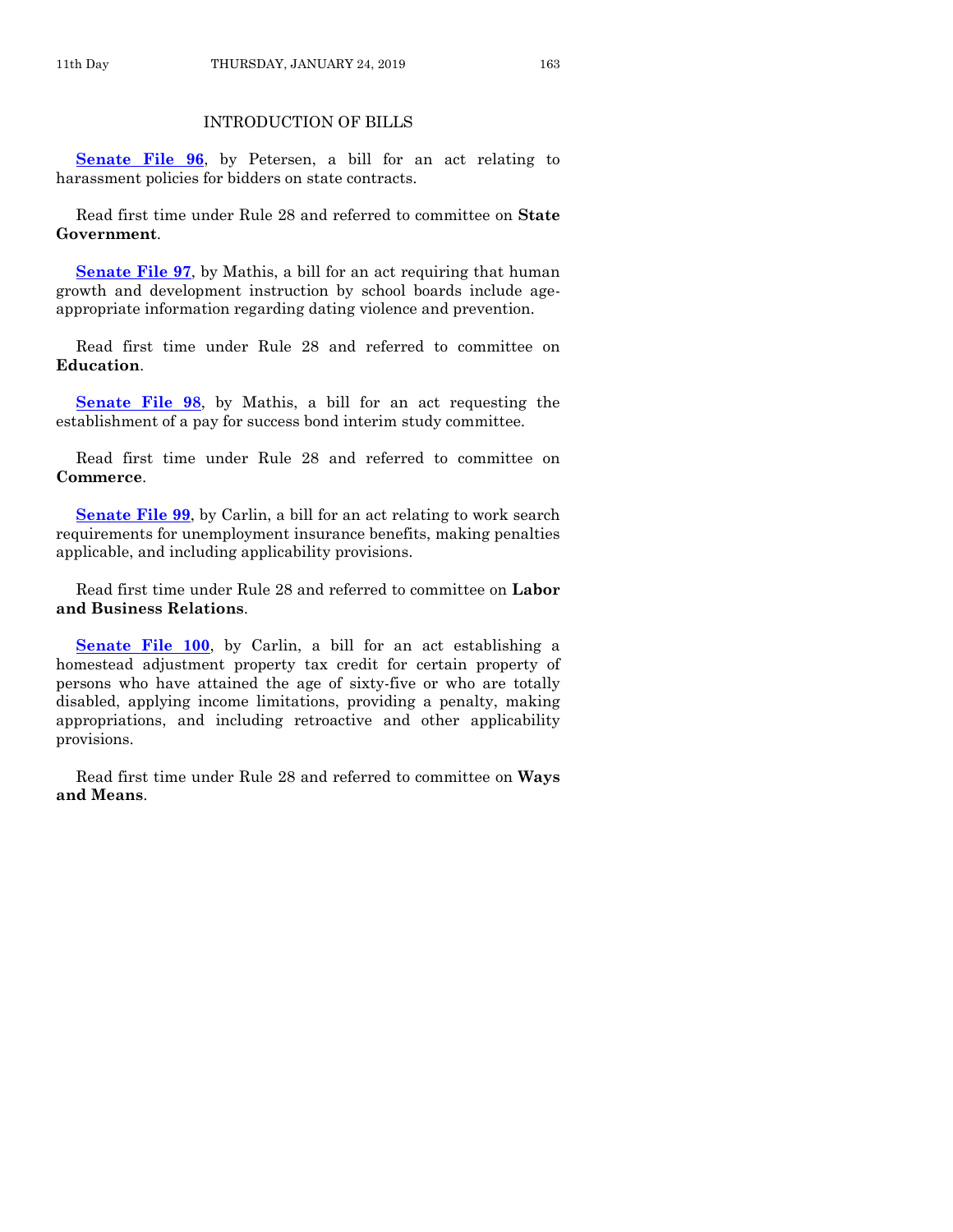**[Senate File 101](https://www.legis.iowa.gov/legislation/BillBook?ga=88&ba=SF101)**, by Hogg, a bill for an act establishing a fuelefficient motor vehicle use tax refund, and making an appropriation.

Read first time under Rule 28 and referred to committee on **Ways and Means**.

**[Senate File 102](https://www.legis.iowa.gov/legislation/BillBook?ga=88&ba=SF102)**, by Greene, a bill for an act relating to the liability of a sponsor of an event to collect sales tax, and providing penalties.

Read first time under Rule 28 and referred to committee on **Ways and Means**.

**[Senate File 103](https://www.legis.iowa.gov/legislation/BillBook?ga=88&ba=SF103)**, by Greene, a bill for an act relating to the transfer of investment tax credits issued to housing businesses under the enterprise zone program, and including effective date and retroactive applicability provisions.

Read first time under Rule 28 and referred to committee on **Ways and Means**.

**[Senate File 104](https://www.legis.iowa.gov/legislation/BillBook?ga=88&ba=SF104)**, by Greene, a bill for an act relating to the compassionate use of medical cannabis Act, reclassifying marijuana, including tetrahydrocannabinols, from a schedule I controlled substance to a schedule II controlled substance, providing for civil and criminal penalties and fees, and including effective date provisions.

Read first time under Rule 28 and referred to committee on **Judiciary**.

**[Senate File 105](https://www.legis.iowa.gov/legislation/BillBook?ga=88&ba=SF105)**, by Bolkcom, a bill for an act establishing a solar energy minimum purchase standard applicable to specified electric utilities.

Read first time under Rule 28 and referred to committee on **Commerce**.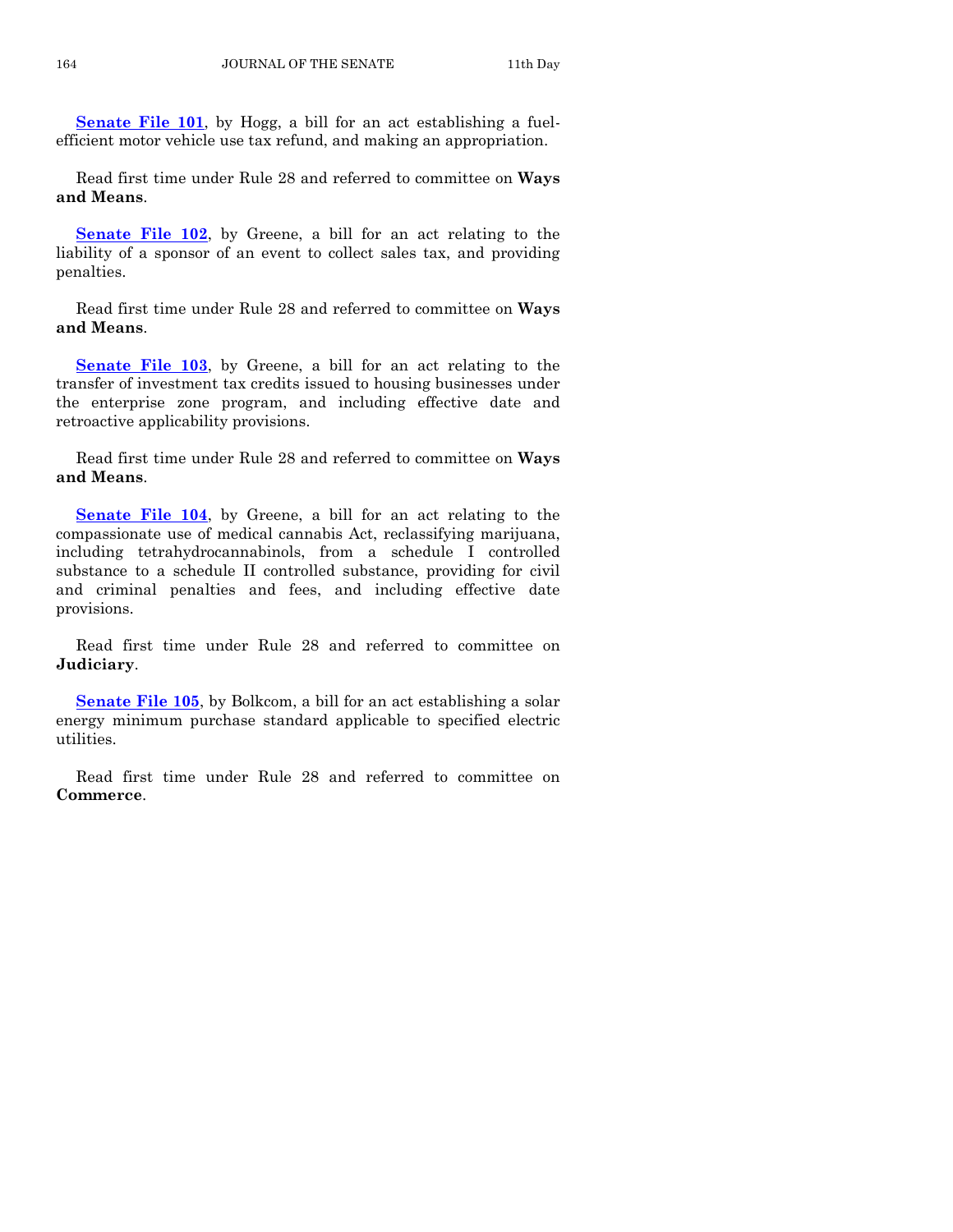**[Senate File 106](https://www.legis.iowa.gov/legislation/BillBook?ga=88&ba=SF106)**, by Bolkcom, Celsi, Boulton, Wahls, J. Smith, Mathis, Ragan, Petersen, Jochum, and Dotzler, a bill for an act relating to delayed deposit services by limiting the annual percentage rate for fees and requiring a delayed deposit repayment option in certain circumstances and making penalties applicable.

Read first time under Rule 28 and referred to committee on **Commerce**.

**[Senate File 107](https://www.legis.iowa.gov/legislation/BillBook?ga=88&ba=SF107)**, by Bolkcom, Celsi, R. Taylor, Boulton, Wahls, Lykam, J. Smith, Ragan, Petersen, Jochum, and Dotzler, a bill for an act relating to wage payment collection issues arising between employers and individuals who provide services to employers, providing penalties and remedies, and including effective date provisions.

Read first time under Rule 28 and referred to committee on **Labor and Business Relations**.

**[Senate File 108](https://www.legis.iowa.gov/legislation/BillBook?ga=88&ba=SF108)**, by Bolkcom, a bill for an act relating to combined charitable campaign programs administered by certain public employers.

Read first time under Rule 28 and referred to committee on **Labor and Business Relations**.

**[Senate File 109](https://www.legis.iowa.gov/legislation/BillBook?ga=88&ba=SF109)**, by Bolkcom, a bill for an act relating to the elimination of the exemption of gaming floors from the prohibitions of the smokefree air Act.

Read first time under Rule 28 and referred to committee on **State Government**.

**[Senate File 110](https://www.legis.iowa.gov/legislation/BillBook?ga=88&ba=SF110)**, by Bolkcom, a bill for an act relating to smoking relative to gaming floors.

Read first time under Rule 28 and referred to committee on **State Government**.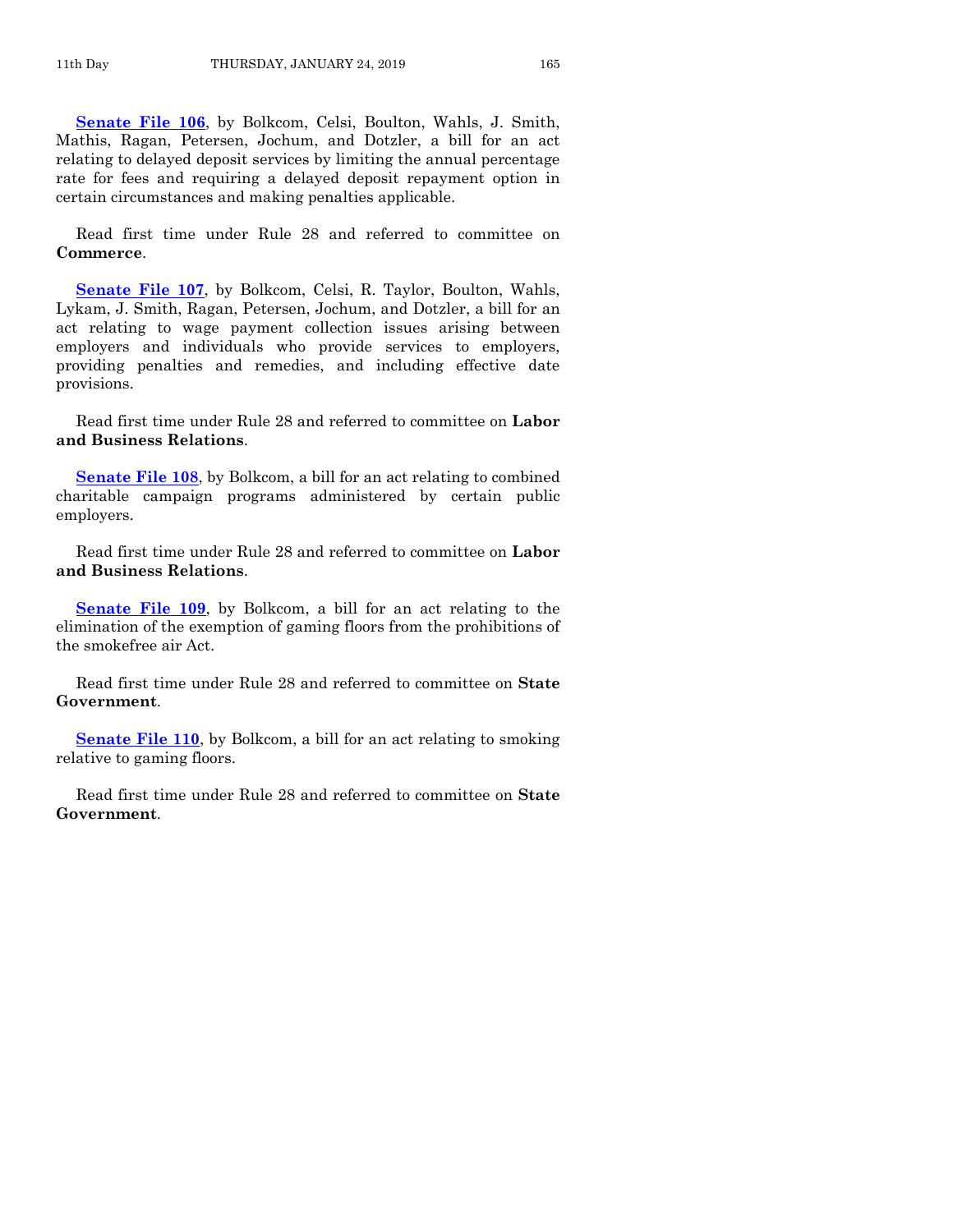**[Senate File 111](https://www.legis.iowa.gov/legislation/BillBook?ga=88&ba=SF111)**, by Bolkcom, a bill for an act relating to the provision of home visitation services for newborns under Medicaid managed care.

Read first time under Rule 28 and referred to committee on **Human Resources**.

## STUDY BILL RECEIVED

## **[SSB 1045](https://www.legis.iowa.gov/legislation/BillBook?ga=88&ba=SSB1045) Transportation**

Permitting the transportation of certain types of loads by motor vehicles exceeding certain weight limitations.

## SUBCOMMITTEE ASSIGNMENTS

## **[Senate File 55](https://www.legis.iowa.gov/legislation/BillBook?ga=88&ba=SF55)**

LOCAL GOVERNMENT: Edler, Chair; Garrett and J. Smith

## **[Senate File 77](https://www.legis.iowa.gov/legislation/BillBook?ga=88&ba=SF77)**

JUDICIARY: Zaun, Chair; Bisignano and Nunn

## **[Senate File 78](https://www.legis.iowa.gov/legislation/BillBook?ga=88&ba=SF78)**

JUDICIARY: Zaun, Chair; Bisignano and Nunn

## **[Senate File 83](https://www.legis.iowa.gov/legislation/BillBook?ga=88&ba=SF83)**

TRANSPORTATION: Zumbach, Chair; Kinney and Shipley

#### **[Senate File 86](https://www.legis.iowa.gov/legislation/BillBook?ga=88&ba=SF86)**

NATURAL RESOURCES AND ENVIRONMENT: Rozenboom, Chair; Boulton and Sweeney

#### **[Senate File 87](https://www.legis.iowa.gov/legislation/BillBook?ga=88&ba=SF87)**

JUDICIARY: Dawson, Chair; R. Taylor and Zaun

## **[Senate File 88](https://www.legis.iowa.gov/legislation/BillBook?ga=88&ba=SF88)**

TRANSPORTATION: Brown, Chair; Lykam and Shipley